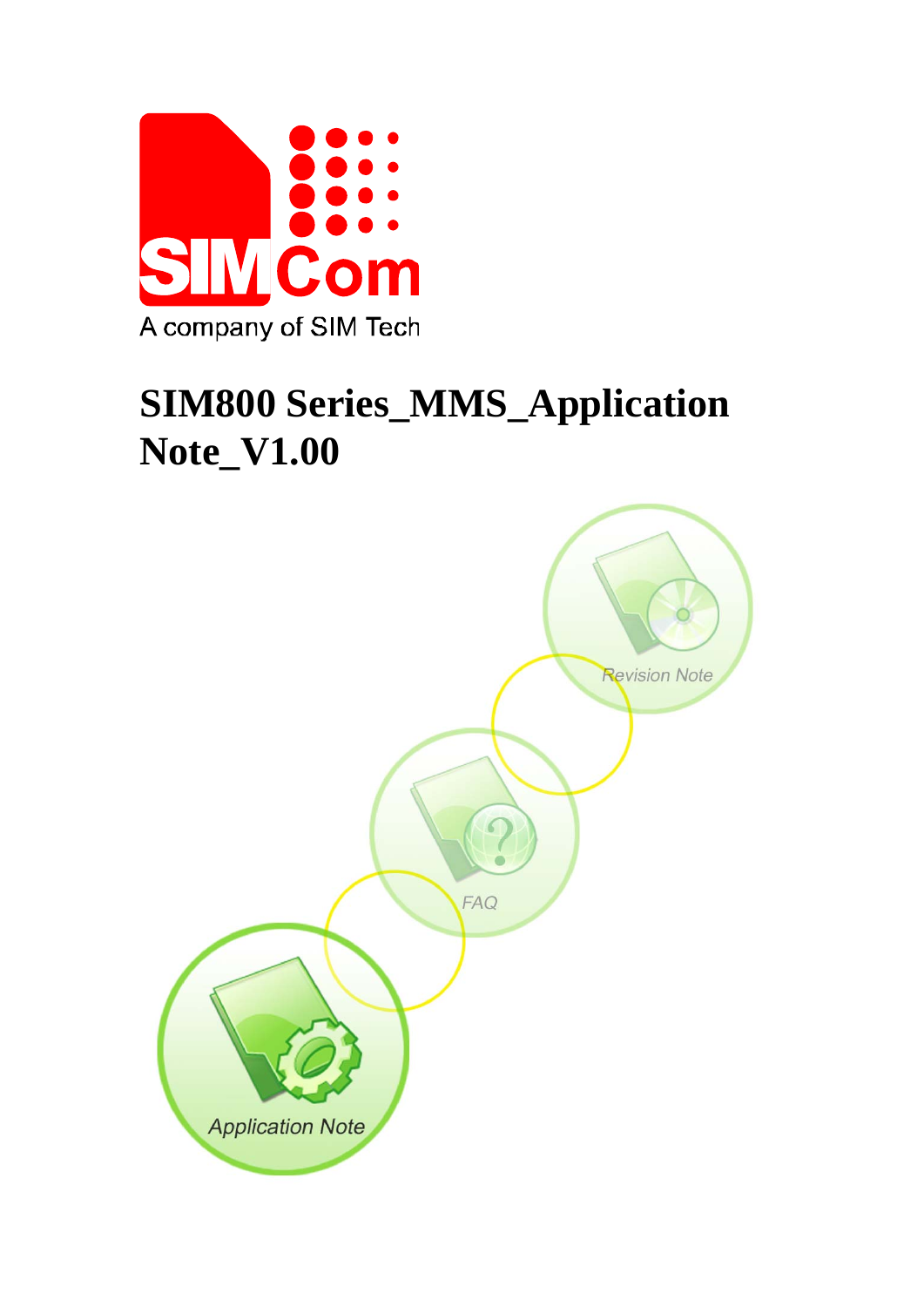

| Document Title      | <b>SIM800 Series_MMS_Application Note</b> |  |
|---------------------|-------------------------------------------|--|
| <b>Version</b>      | 1.00                                      |  |
| <b>Date</b>         | 2013-08-01                                |  |
| <b>Status</b>       | Release                                   |  |
| Document Control ID | SIM800 Series_MMS_Application Note_V1.00  |  |

#### **General Notes**

SIMCom offers this information as a service to its customers, to support application and engineering efforts that use the products designed by SIMCom. The information provided is based upon requirements specifically provided to SIMCom by the customers. SIMCom has not undertaken any independent search for additional relevant information, including any information that may be in the customer's possession. Furthermore, system validation of this product designed by SIMCom within a larger electronic system remains the responsibility of the customer or the customer's system integrator. All specifications supplied herein are subject to change.

#### **Copyright**

This document contains proprietary technical information which is the property of Shanghai SIMCom Wireless Solutions Ltd, copying of this document and giving it to others and the using or communication of the contents thereof, are forbidden without express authority. Offenders are liable to the payment of damages. All rights reserved in the event of grant of a patent or the registration of a utility model or design. All specification supplied herein are subject to change without notice at any time.

*Copyright © Shanghai SIMCom Wireless Solutions Ltd. 2013*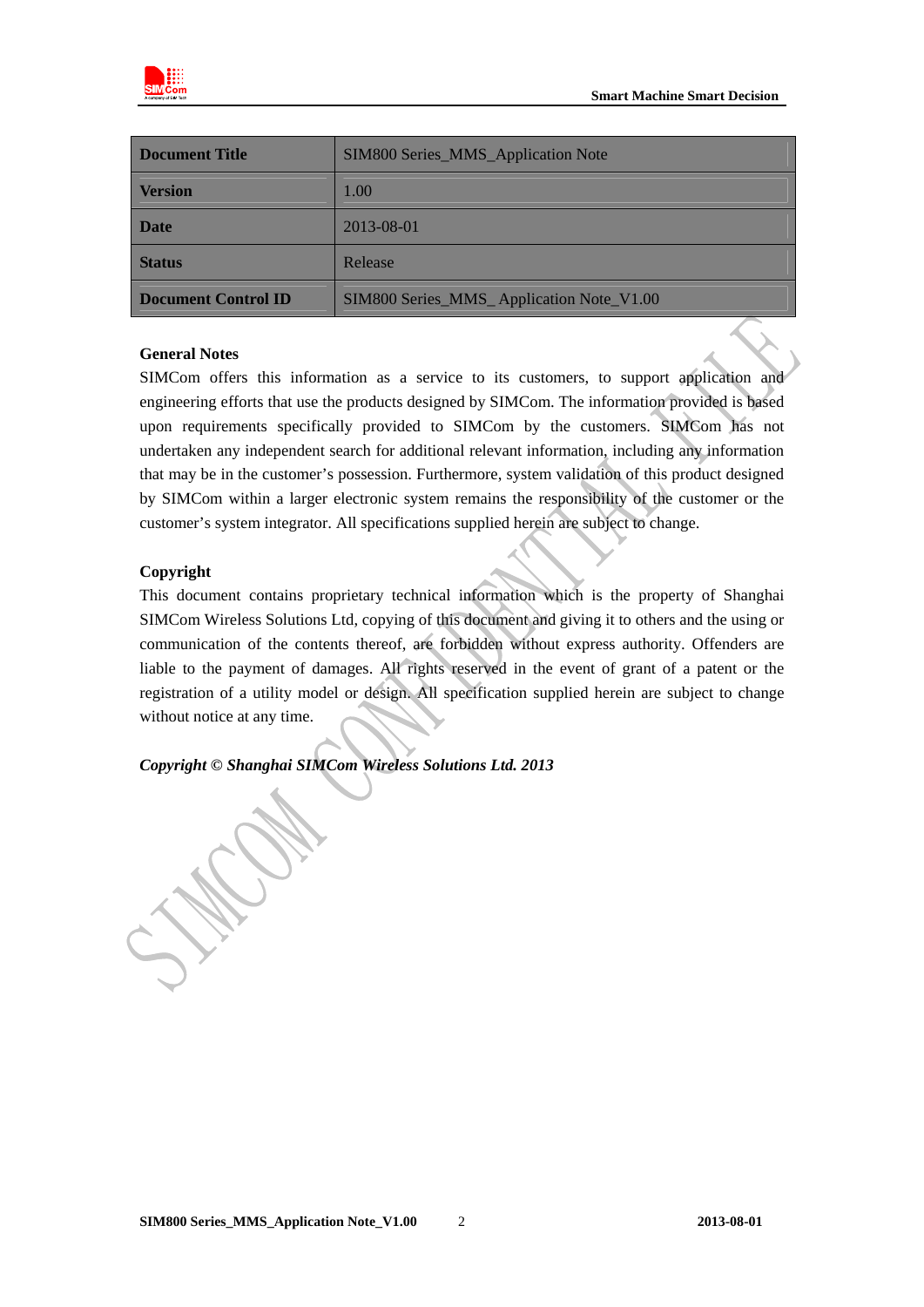

# **Contents**

| $\mathbf{1}$ . |              |                                                                                                                                                                                                                                |
|----------------|--------------|--------------------------------------------------------------------------------------------------------------------------------------------------------------------------------------------------------------------------------|
|                | 1.1.         |                                                                                                                                                                                                                                |
| 2.             |              |                                                                                                                                                                                                                                |
|                | 2.1.         |                                                                                                                                                                                                                                |
|                | 2.2.         |                                                                                                                                                                                                                                |
| 3.             |              |                                                                                                                                                                                                                                |
|                | 3.1.         |                                                                                                                                                                                                                                |
|                | 3.2.         | $\mathcal{L}$ .8                                                                                                                                                                                                               |
|                | 3.3.         |                                                                                                                                                                                                                                |
|                | 3.4.         |                                                                                                                                                                                                                                |
|                | 3.5.         |                                                                                                                                                                                                                                |
|                | 3.6.         |                                                                                                                                                                                                                                |
|                | 3.7.         |                                                                                                                                                                                                                                |
|                | 3.8.         |                                                                                                                                                                                                                                |
|                |              | and and the contract of the contract of the contract of the contract of the contract of the contract of the contract of the contract of the contract of the contract of the contract of the contract of the contract of the co |
|                | $\mathsf{A}$ |                                                                                                                                                                                                                                |
|                | <sub>B</sub> |                                                                                                                                                                                                                                |
|                |              |                                                                                                                                                                                                                                |

W.C.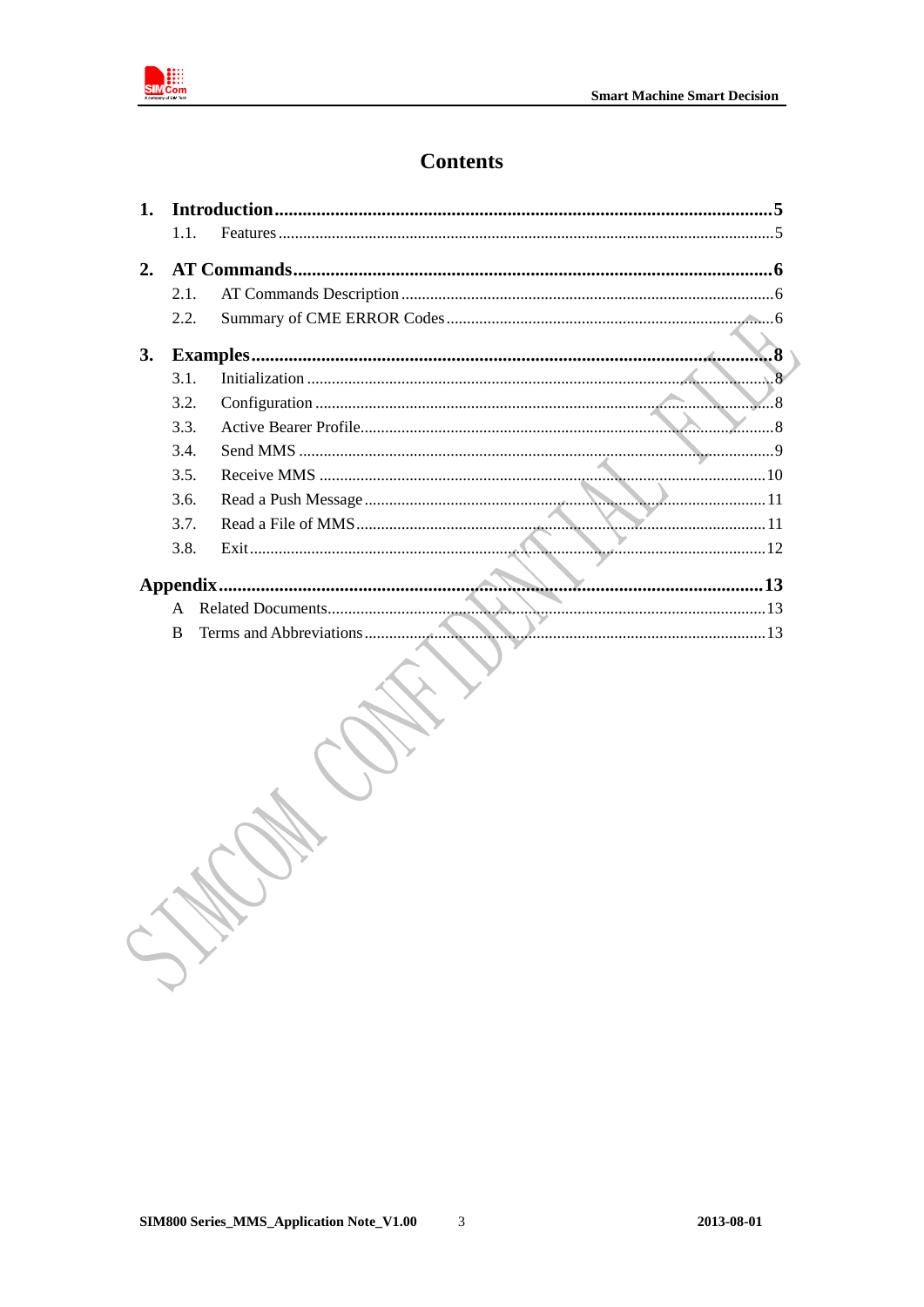

# **Version History**

| <b>Date</b>      |      | <b>Version</b> What is new | <b>Author</b> |
|------------------|------|----------------------------|---------------|
| $2013 - 08 - 01$ | 1.00 | New version                | Dingfeng.zhu  |
|                  |      |                            |               |

## **Scope**

This document presents the AT command of MMS operation and application examples. This document can apply to SIM800 series modules, including SIM800, SIM800W, SIM800V, SIM800L and SIM800H.

**SIM800 Series\_MMS\_Application Note\_V1.00 2013-08-01** 4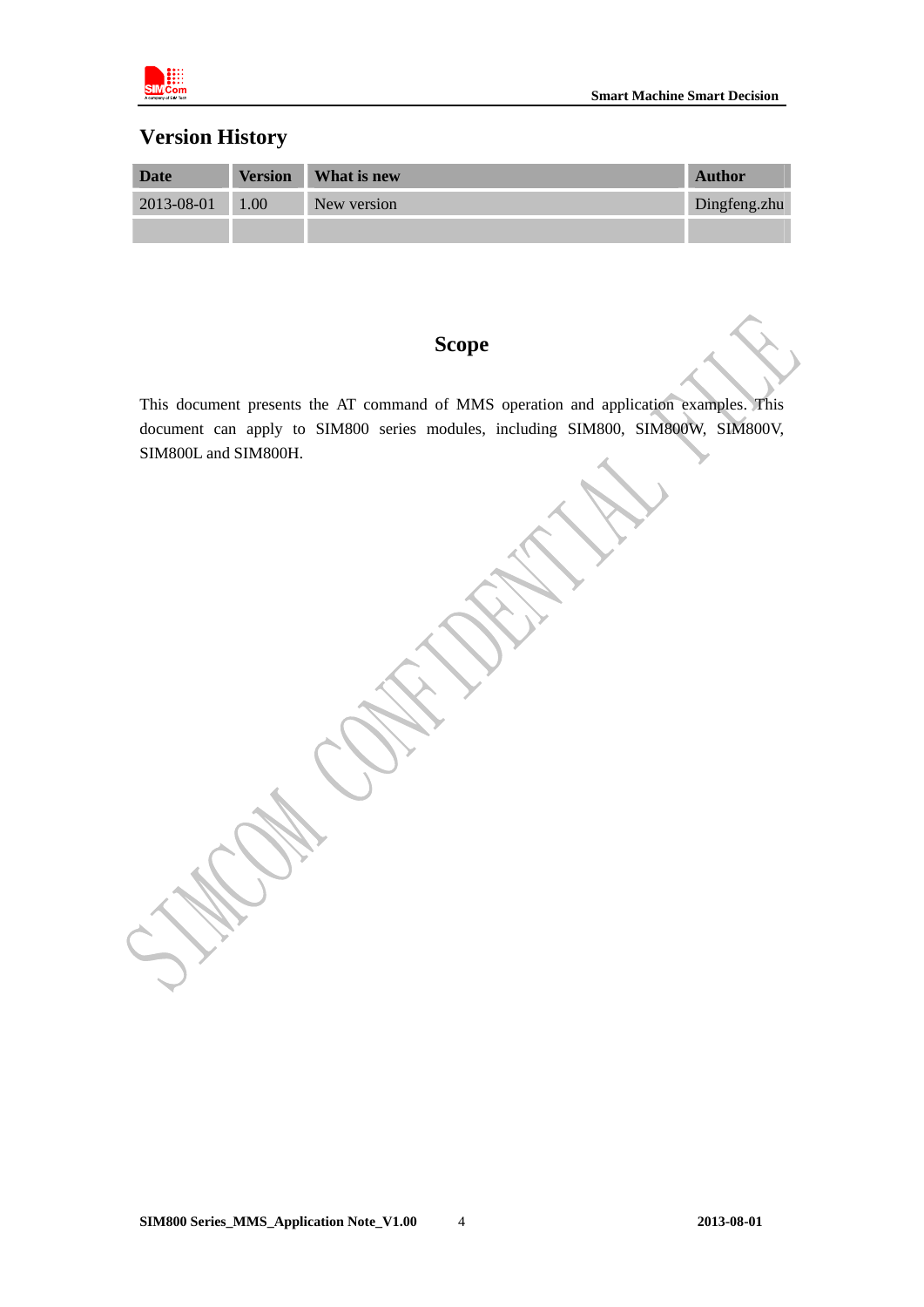<span id="page-4-0"></span>

## **1. Introduction**

This chapter introduces the MMS feature of SIM800 series modules.

#### **1.1. Features**

- 1) SIM800 series support sending and receiving MMS only through HTTP protocol.
- 2) Character sets of SIM800 series support Unicode (both little endian and big endian) and UTF8 and support ASCII code only for English and numerals.
- 3) The maximum data size of an MMS is 300 Kbytes.
- 4) The maximum size of an image file is 300 Kbytes.
- 5) The maximum size of a text file is 15360 bytes.
- 6) The maximum number of files to be enclosed is 10.
- 7) It is necessary to input text data into modem with header of Unicode (both little endian and big endian, "FF FE" is the header for Unicode little endian and "FE FF" is the header for Unicode big endian).
- 8) It includes "MMS PUSH" in "+CMTI: …" when the received short message is a MMS push message (either M-Notification.ind or M-Delivery.ind ).
- 9) If the current received MMS push message is a concatenated message, it will include ",  $\langle m \rangle$ ,  $\langle n \rangle$ " after "MMS PUSH".  $\langle m \rangle$  is the total number of the parts of the concatenated message and  $\langle n \rangle$  is the index of the current part in the whole concatenated message. For example: +CMTI: "SM",1,"MMS PUSH",2,1. In the URC, 2 means the concatenated push message including two parts and 1 means the current message is the first part. When all parts of the concatenated push message have been received, it will prompt "+CMTI: …" URC with "MMS PUSH" and without ",<m>,<n>". For example: +CMTI: "SM",1,"MMS PUSH".
- 10) X-profile parameters need to be configured for some MMS server, or some problems like image compression error may occur, also the x-profile address which is not configured by default should be set according to the customer's own hardware environment.
- 11) The output text from the modem is encoded with little endian Unicode, but the head of Unicode is omitted.

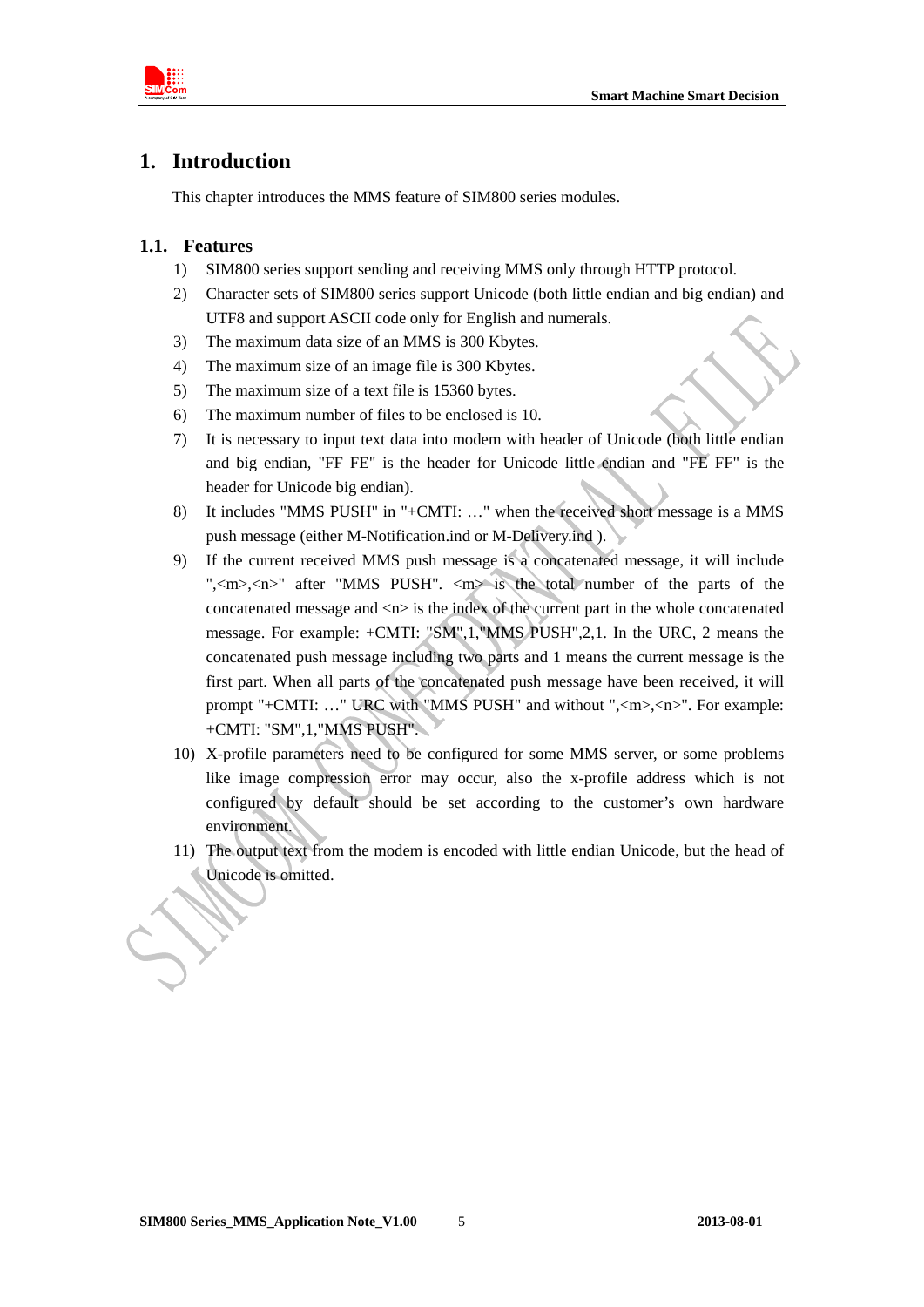$\mathcal Y$ 

<span id="page-5-0"></span>

## **2. AT Commands**

#### **2.1. AT Commands Description**

| <b>Command</b>     | <b>Description</b>                               |
|--------------------|--------------------------------------------------|
| <b>AT+CMMSCURL</b> | Set the URL of the MMS center                    |
| AT+CMMSPROTO       | Set the protocol parameter and MMS proxy         |
| AT+CMMSCID         | Set the network parameters for MMS               |
| AT+CMMSSENDCFG     | Set the parameters for sending MMS               |
| AT+CMMSEDIT        | Enter or exit edit mode                          |
| AT+CMMSDOWN        | Download the file data or title from UART        |
| AT+CMMSDELFILE     | Delete the file of the edited MMS by file index  |
| AT+CMMSSEND        | <b>Start MMS</b> sending                         |
| AT+CMMSRECP        | Add recipients                                   |
| AT+CMMSCC          | Add copy recipients                              |
| AT+CMMSBCC         | Add secret recipients                            |
| AT+CMMSDELRECP     | Delete recipients                                |
| AT+CMMSDELCC       | Delete copy recipients                           |
| AT+CMMSDELBCC      | Delete secret recipients                         |
| AT+CMMSRECV        | Receive MMS                                      |
| AT+CMMSVIEW        | Get the MMS into buffer and show the information |
| AT+CMMSREAD        | Read the given file of the MMS in the buffer     |
| AT+CMMSRDPUSH      | Read the information of the MMS PUSH message     |
| AT+CMMSUA          | Set user agent                                   |
| AT+CMMSPROFILE     | Set user agent profile                           |
| AT+CMMSTIMEOUT     | <b>Set MMS</b> timeout                           |
| AT+CMMSSTATUS      | <b>Get MMS</b> status                            |
| AT+CMMSINIT        | <b>Initialize MMS</b> function                   |
| AT+CMMSTERM        | <b>Exit MMS</b> function                         |
| AT+CMMSSCONT       | Save MMS context                                 |

#### **2.2. Summary of CME ERROR Codes**

Final result code +CME ERROR: <err> indicates an error related to mobile equipment or network. The operation is similar to result code ERROR. None of the following commands should be executed in the same Command line. Neither ERROR nor OK result code will be returned. The following <err> is just the additional <err> code for MMS. About other <err> codes, please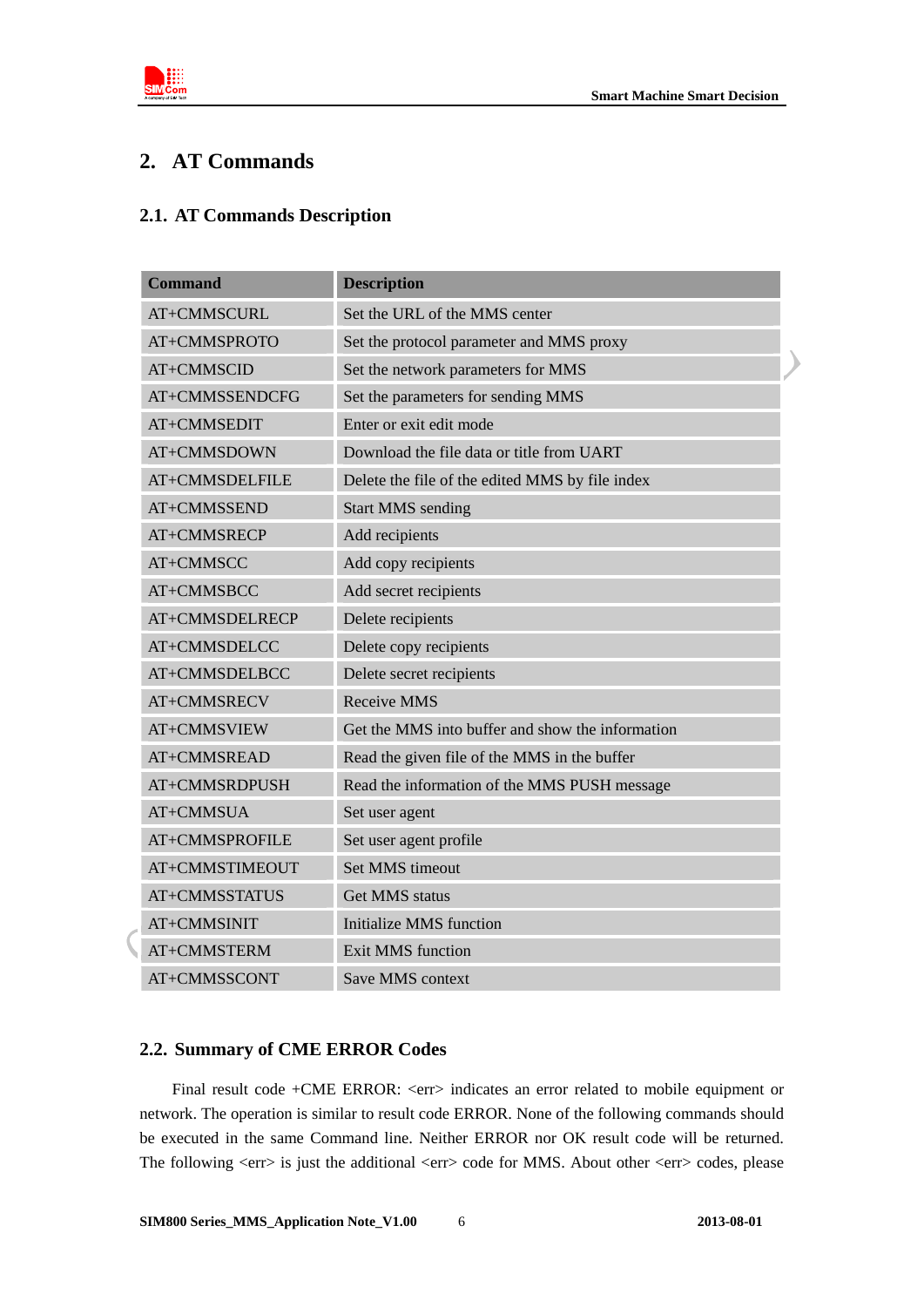

refer to reference [1].

| Code of <error></error> | <b>Meaning</b>                      |  |
|-------------------------|-------------------------------------|--|
| 171                     | MMS task is busy now                |  |
| 172                     | The MMS data is oversized           |  |
| 173                     | The operation is overtime           |  |
| 174                     | There is no MMS receiver            |  |
| 175                     | The storage for address is full     |  |
| 176                     | Failed to find the address          |  |
| 177                     | The connection to network is failed |  |
| 178                     | Failed to read push message         |  |
| 179                     | This is not a MMS push message      |  |
| 180                     | GPRS in not attached                |  |
| 181                     | TCPIP stack is busy                 |  |
| 182                     | The MMS storage is full             |  |
| 183                     | The box is empty                    |  |
| 184                     | Failed to save MMS                  |  |
| 185                     | It is in edit mode                  |  |
| 186                     | It is not in edit mode              |  |
| 187                     | No content in the buffer            |  |
| 188                     | Not find the file                   |  |
| 189                     | Failed to receive MMS               |  |
| 190                     | Failed to read MMS                  |  |
| 191                     | Not M-Notification.ind              |  |
| 192                     | The MMS inclosure is full           |  |
| 193                     | Unknown                             |  |
|                         |                                     |  |

SH.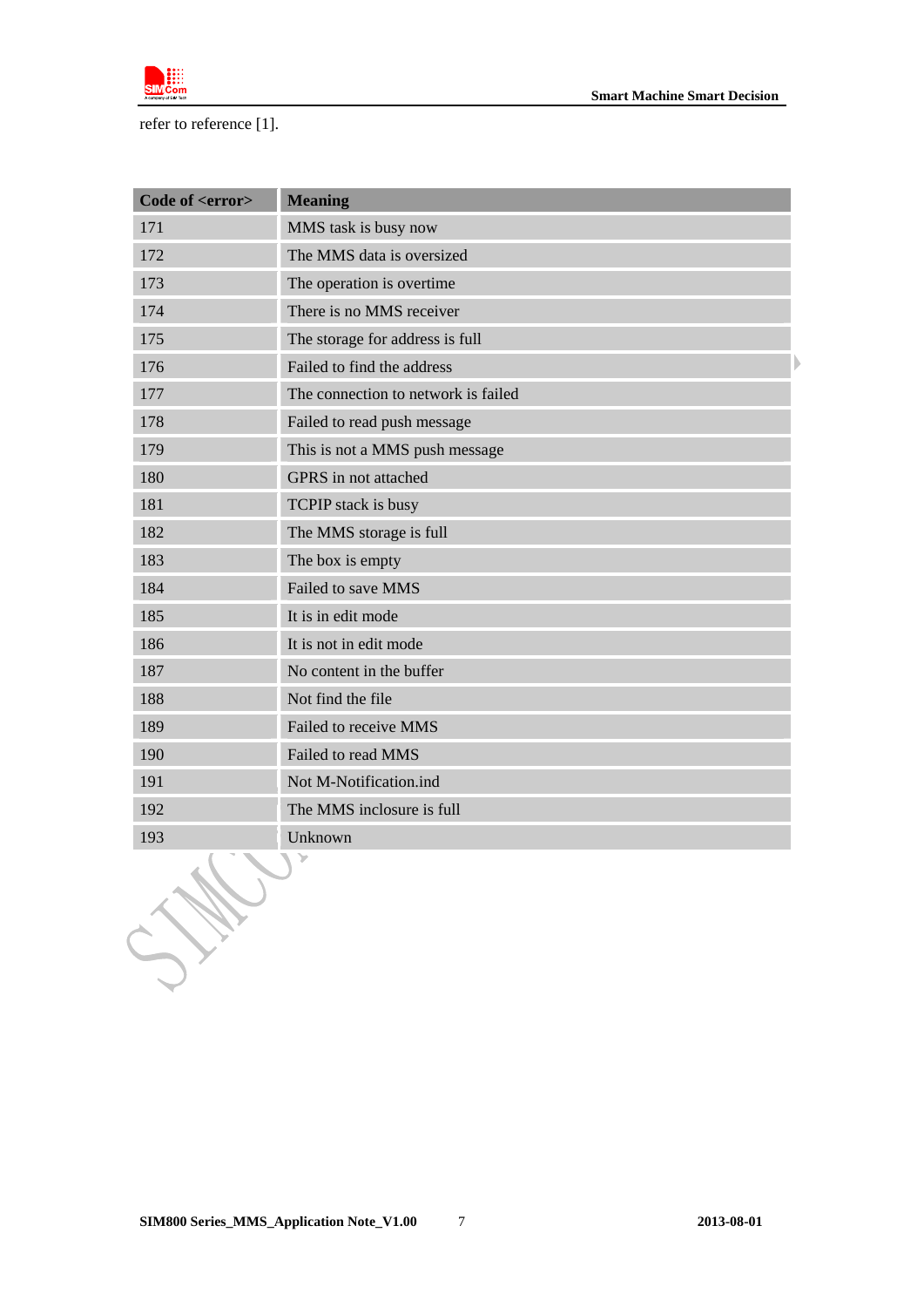<span id="page-7-0"></span>

## **3. Examples**

SIM800 series module provides MMS solution which communicates via HTTP protocol. Unicode (little endian and big endian) and UTF8 character set are supported, also ASCII is supported only for English and numerals. SIM800 series module can send JPG format pictures. When receiving the title, text and picture data of MMS, module can create a MMS file automatically. User can set phone number or e-mail address as MMS destination.

In the "Grammar" columns of following tables, input of AT commands are in black , module return values are in blue.

#### **3.1. Initialization**

| <b>Grammar</b> | <b>Description</b>                 |
|----------------|------------------------------------|
| AT+CMMSINIT    | This command must be executed when |
| OK             | entering the MMS function,         |

#### **3.2. Configuration**

Before sending or receiving MMS, please configure parameters as following:

| Grammar                              | <b>Description</b>                             |
|--------------------------------------|------------------------------------------------|
| $AT+CMMSCURL = "mmsc.monternet.com"$ | Set the MMS center URL without "http://"       |
| OK                                   |                                                |
| $AT+CMMSCID=1$                       | Set bearer context id.                         |
| OK                                   |                                                |
| AT+CMMSPROTO="10.0.0.172",80         | Set the IP address $(10.0.0.172)$ and port of  |
| OK                                   | MMS proxy $(80)$                               |
| $AT+CMMSSENDCFG=6,3,0,0,2,4,1,0$     | Set the parameter for the MMS PDU to be        |
| OK                                   | sent. This is not required. About the details  |
|                                      | of these parameters, please refer to reference |
|                                      | $[1]$                                          |

# **3.3. Active Bearer Profile**

| <b>Grammar</b>                            | <b>Description</b>    |
|-------------------------------------------|-----------------------|
| $AT+SAPBR = 3,1,$ "Contype", "GPRS"<br>OK | Set bearer parameter  |
| $AT+SAPBR = 3,1, "APN", "CMWAP"$<br>OK    | Set bearer context    |
| $AT+SAPBR=1,1$                            | Active bearer context |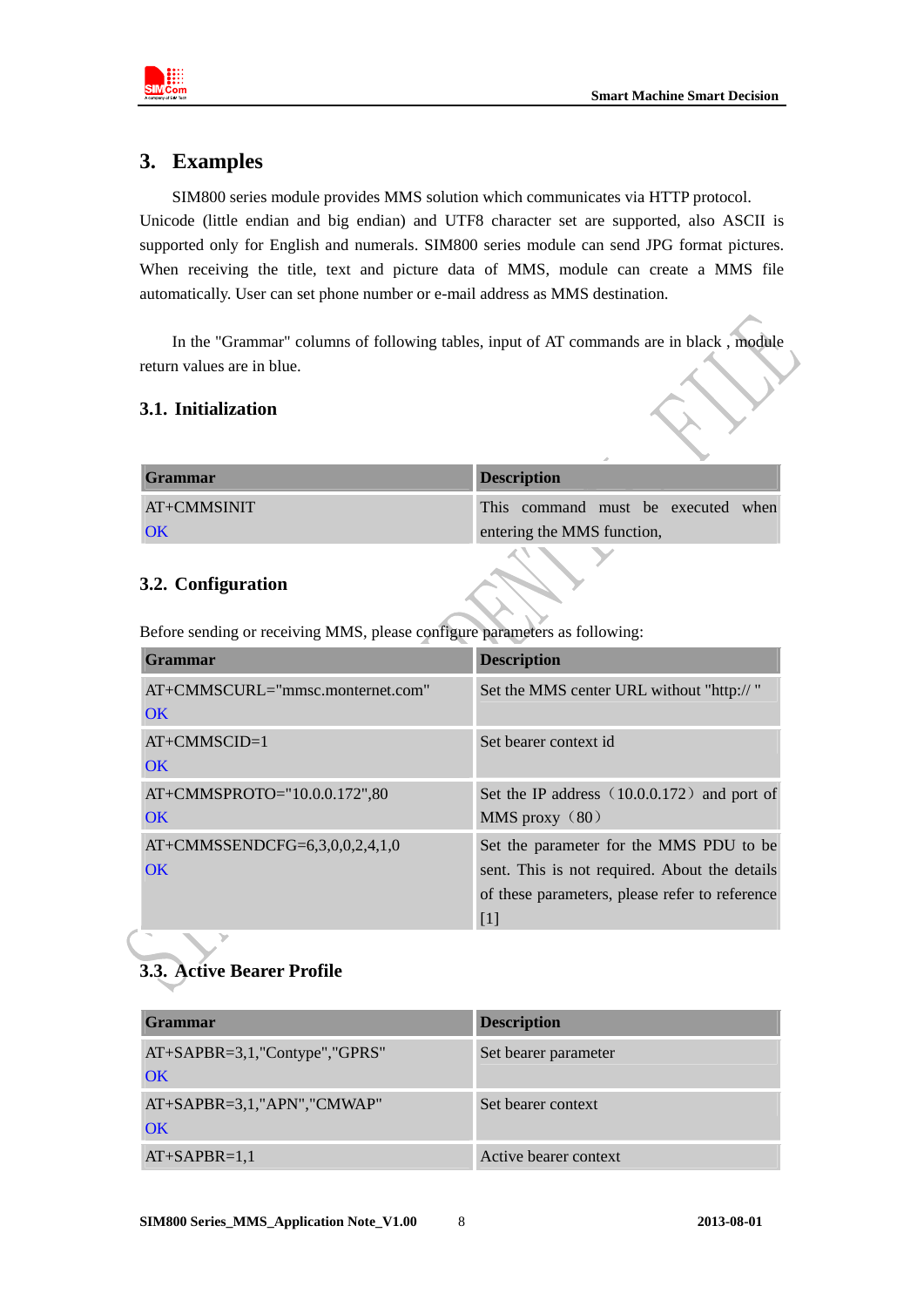<span id="page-8-0"></span>

| OK                           |                       |
|------------------------------|-----------------------|
| $AT+SAPBR=2,1$               | Read bearer parameter |
| $+SAPBR: 1,1, "10.89.193.1"$ |                       |
|                              |                       |
| OK                           |                       |

## **3.4. Send MMS**

| <b>Grammar</b>                | <b>Description</b>                                                                                                                                                                                                                                                               |
|-------------------------------|----------------------------------------------------------------------------------------------------------------------------------------------------------------------------------------------------------------------------------------------------------------------------------|
| AT+CMMSEDIT=1<br>OK           | Enter edit mode to edit MMS                                                                                                                                                                                                                                                      |
| AT+CMMSDOWN="PIC",12963,20000 | Download an image whose size is 12963<br>Bytes and the maximum latency time for<br>downloading<br>20000<br>is<br>It<br>ms.<br><i>is</i><br>recommended to set the latency time as long<br>as possible so it is enough time to download<br>all the data within the latency period |
| <b>CONNECT</b>                | It is ready to receive data from UART. And<br>DCD has been set to low                                                                                                                                                                                                            |
|                               | Receive data from UART without echo                                                                                                                                                                                                                                              |
| OK                            | All data has been received, and DCD is set to<br>high                                                                                                                                                                                                                            |
| AT+CMMSDOWN="TITLE",3,5000    | Download a title for the MMS, it is not<br>required to download a title for the MMS.                                                                                                                                                                                             |
| <b>CONNECT</b>                | It is ready to receive data from UART. And<br>DCD has been set to low                                                                                                                                                                                                            |
| .                             | Receive data from UART without echo                                                                                                                                                                                                                                              |
| <b>OK</b>                     | All data has been received over, and DCD is                                                                                                                                                                                                                                      |
|                               | set to high. for example, is "HUA"                                                                                                                                                                                                                                               |
| AT+CMMSDOWN="TEXT",5,5000     | Download a text whose size is 5 Bytes and                                                                                                                                                                                                                                        |
|                               | the maximum latency time is 5000 ms. It is                                                                                                                                                                                                                                       |
|                               | recommended to set the latency time as long                                                                                                                                                                                                                                      |
|                               | as enough to download all the data in the                                                                                                                                                                                                                                        |
|                               | latency time                                                                                                                                                                                                                                                                     |
| <b>CONNECT</b>                | It is ready to receive data from UART. And                                                                                                                                                                                                                                       |
|                               | DCD has been set to low                                                                                                                                                                                                                                                          |
|                               | Receive data from UART without echo                                                                                                                                                                                                                                              |
| OK                            | All data has been received over, and DCD is                                                                                                                                                                                                                                      |
|                               | set to high. for example, is "ilove"                                                                                                                                                                                                                                             |

*Note: if the data is in Unicode (big endian) format, it must begin with* "*FE FF*"*; if the data is in Unicode (little endian) format, it must follow with* "*FF FE*"*. For example, the data is* "*00 31 00 32 00 33 00 34*" *in big endian format, then before sending, it should be encoded to be*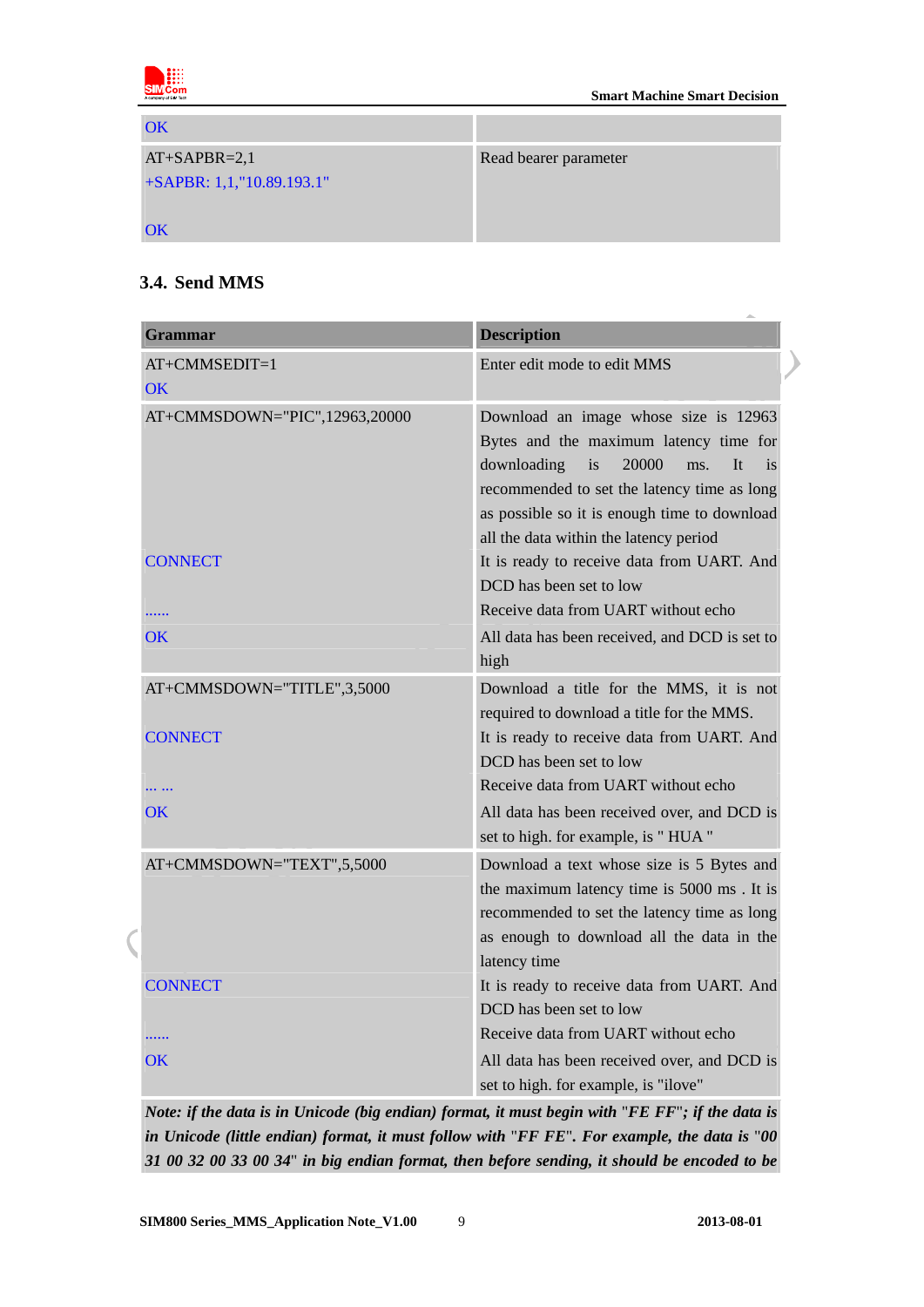<span id="page-9-0"></span>

 $\lambda$ 

| "FE FF 00 31 00 32 00 33 00 34".                         |                                                                    |
|----------------------------------------------------------|--------------------------------------------------------------------|
| AT+CMMSRECP="13918181818"<br>OK                          | Add the first recipient                                            |
| AT+CMMSCC="13564545454"<br>OK                            | This command is optional. It is for adding<br>copy address         |
|                                                          |                                                                    |
| AT+CMMSBCC="simcom@sim.com"<br>OK                        | This command is optional. It is for adding<br>secret email address |
|                                                          |                                                                    |
| AT+CMMSDELBCC                                            | This command is optional. It is for deleting<br><b>BCC</b> address |
| OK                                                       |                                                                    |
| AT+CMMSDELCC<br><b>OK</b>                                | This command is optional. It is for deleting<br>CC address         |
|                                                          |                                                                    |
| AT+CMMSBCC="simcom@sim.com"<br>OK                        | This command is optional. It is for adding<br>secret email address |
|                                                          |                                                                    |
| AT+CMMSVIEW                                              | View the information of sending MMS                                |
| +CMMSVIEW:<br>2,"","13918181818","","simcom@sim.com","20 |                                                                    |
| 03-01-01,12:07:18","480055004100",13054                  |                                                                    |
| 1, "image0.jpg", 7, 12963                                |                                                                    |
| 2, "text0.txt", 4, 5                                     |                                                                    |
|                                                          |                                                                    |
| OK                                                       |                                                                    |
| AT+CMMSDELFILE=2                                         | TEXT data of MMS is deleted,                                       |
| OK                                                       | that's "text0.txt"                                                 |
| AT+CMMSVIEW                                              | The second part of MMS has been deleted                            |
| +CMMSVIEW:                                               |                                                                    |
| 2,"","13918181818","","simcom@sim.com","20               |                                                                    |
| 03-01-01,12:07:18","480055004100",13004                  |                                                                    |
| 1,"image0.jpg", 7, 12963                                 |                                                                    |
| OK                                                       |                                                                    |
| AT+CMMSSEND                                              | Send MMS                                                           |
|                                                          | Sending, UART will not respond to any AT                           |
|                                                          | command                                                            |
| <b>OK</b>                                                | Sent successfully                                                  |
| AT+CMMSEDIT=0                                            | Exit from edit mode and the MMS in buffer                          |
| OK                                                       | will be cleared up                                                 |

#### **3.5. Receive MMS**

| <b>Grammar</b>                    | <b>Description</b>          |
|-----------------------------------|-----------------------------|
| +CMTI: "SM",3," <b>MMS PUSH</b> " | Received a MMS push message |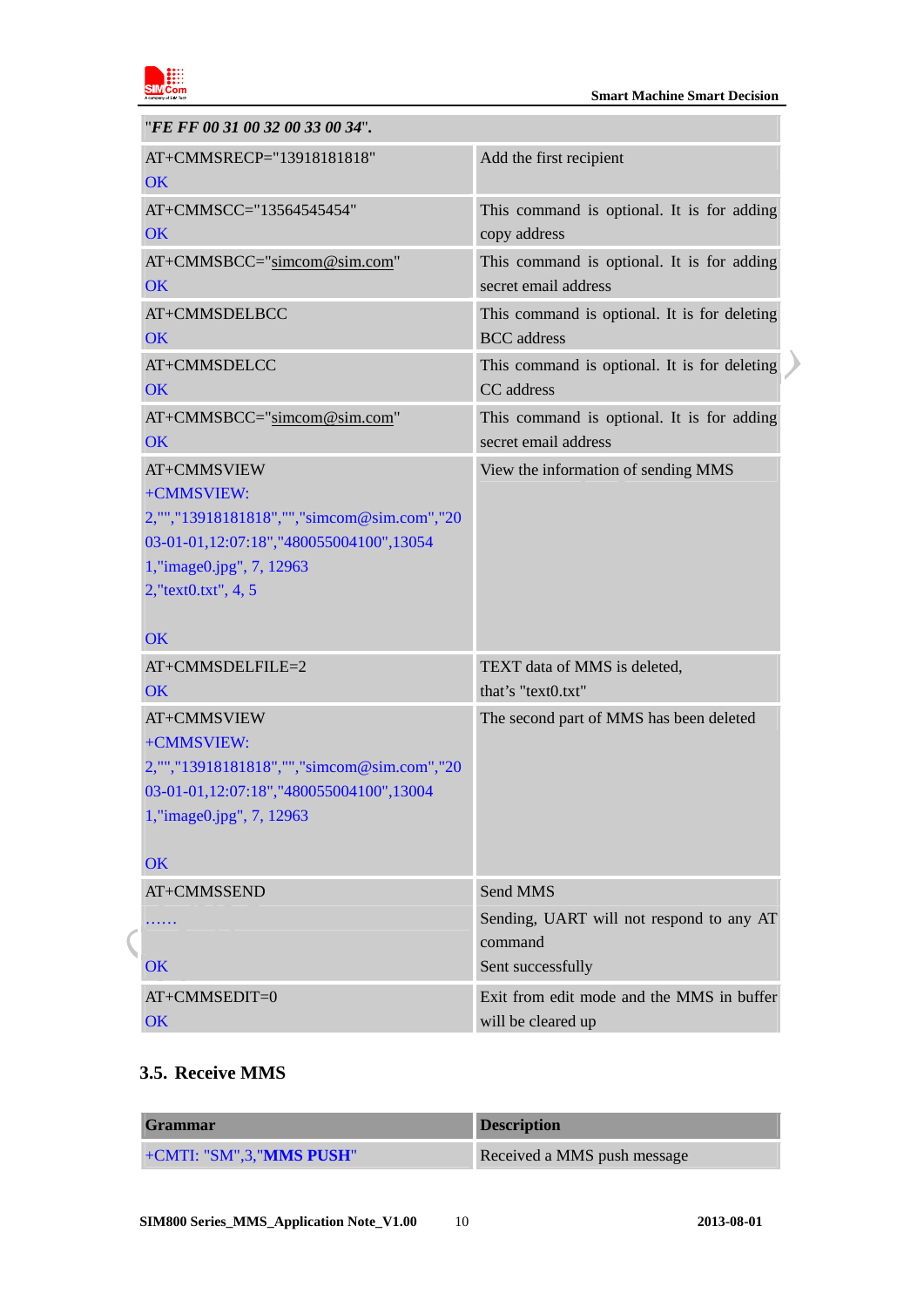<span id="page-10-0"></span>

 $\begin{array}{c} \hline \end{array}$ 

 $\mathcal{E}$ 

| $AT+CMMSEDIT=0$<br>OK                                                                                                        | Exit edit mode. It is not allowed to receive<br>MMS in edit mode                                                                                                                           |
|------------------------------------------------------------------------------------------------------------------------------|--------------------------------------------------------------------------------------------------------------------------------------------------------------------------------------------|
| $AT+CMMSRECV=3$<br>+CMMSRECV:<br>$"+8613818181818"$ , "2008-05-02,<br>$03:38:12$ ", ""<br>26670<br>1, "image0.jpg", 7, 26625 | Receive the MMS from the MMS proxy                                                                                                                                                         |
| OK                                                                                                                           | Successfully received the MMS and the<br>MMS included the file "image0.jpg" whose<br>size is 26625 Bytes. The sender is<br>$"+8613818181818"$ . The size of the MMS<br>body is 26670 Bytes |
| $AT+CMGD=3$<br>OK.                                                                                                           | Delete the MMS push message                                                                                                                                                                |

# **3.6. Read a Push Message**

| Grammar                                                                                                                                                                                                                       | <b>Description</b>                                                                                       |  |  |
|-------------------------------------------------------------------------------------------------------------------------------------------------------------------------------------------------------------------------------|----------------------------------------------------------------------------------------------------------|--|--|
| +CMTI: "SM",1,"MMS PUSH",2,1                                                                                                                                                                                                  | Received the first part of a concatenated<br>MMS push message which includes two<br>parts                |  |  |
| +CMTI: "SM",2, "MMS PUSH",2,2                                                                                                                                                                                                 | Received the second part of a concatenated<br>MMS push message which includes two<br>parts               |  |  |
| +CMTI: "SM",1,"MMS PUSH"                                                                                                                                                                                                      | Received all the parts of the concatenated<br>MMS push message                                           |  |  |
| $AT+CMMSEDIT=0$                                                                                                                                                                                                               | Exit edit mode. It is not allowed to receive                                                             |  |  |
| $\overline{\text{OK}}$                                                                                                                                                                                                        | MMS in edit mode                                                                                         |  |  |
| AT+CMMSRDPUSH=1<br>+CMMSRDPUSH:<br>2,"+85266097746","6C8FD1531AFF2E006100",<br>"0110000012082090415183122001","http://203.<br>142.105.122:38090/mms/0110000012082090415<br>183122001", "2013-05-28, 09:35:37", 0, 14735<br>OK | Read PUSH message content                                                                                |  |  |
| $AT+CMGD=1$<br>OK                                                                                                                                                                                                             | Delete the MMS push message and all the<br>parts of the concatenated MMS push<br>message will be deleted |  |  |

#### **3.7. Read a File of MMS**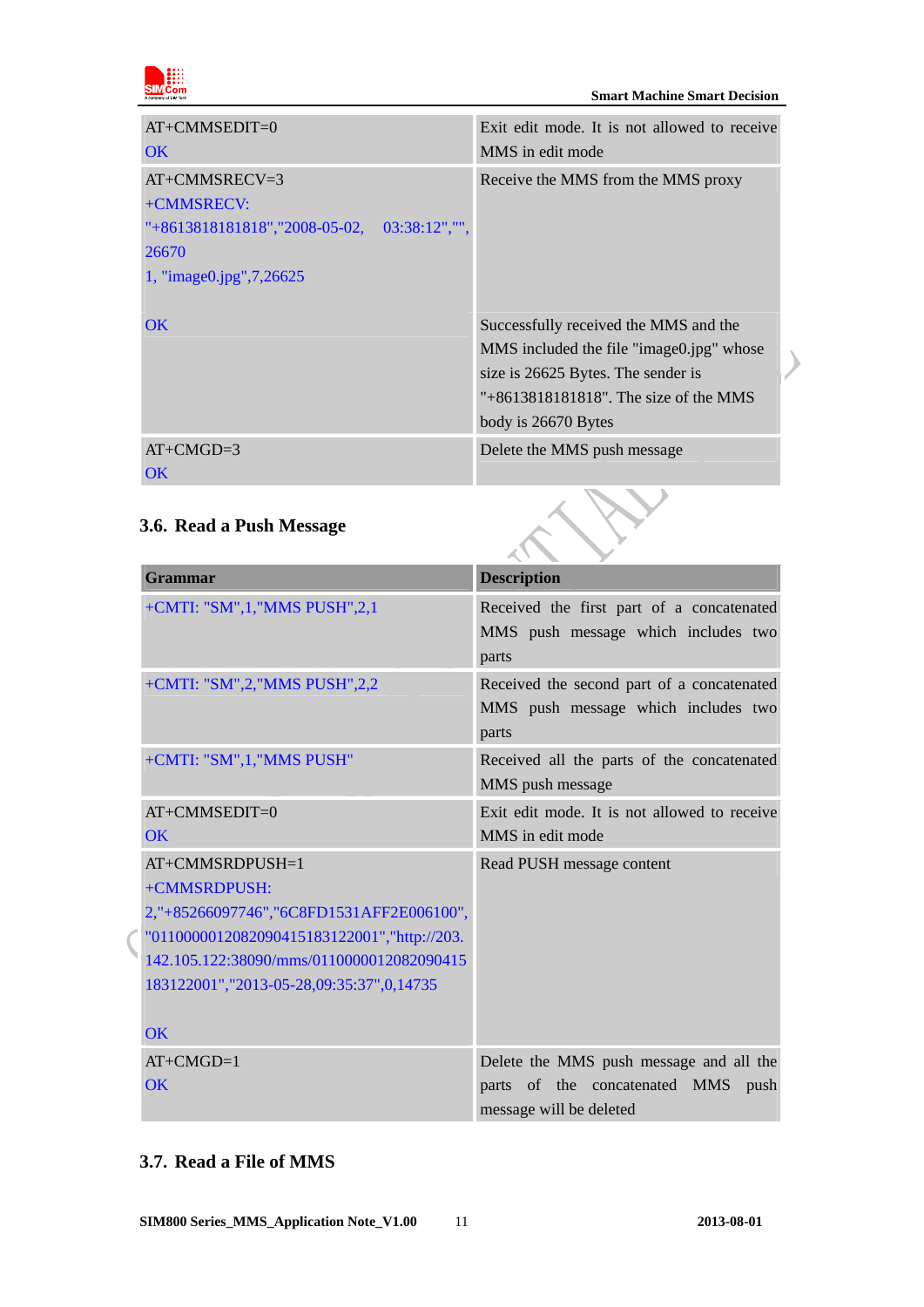<span id="page-11-0"></span>

| <b>Grammar</b>                    | <b>Description</b>                                                                                              |
|-----------------------------------|-----------------------------------------------------------------------------------------------------------------|
| AT+CMMSREAD=1                     | The parameter 1 is the index of the file in the<br>MMS. Please refer to the response of $AT+$<br>$CMMSRECV = 3$ |
| $+$ CMMSREAD: "image0.jpg", 26625 | Include file name and size                                                                                      |
|                                   | The data of the file " image 0.jpg"                                                                             |
| $\overline{\text{OK}}$            | All the data of the file has been read over                                                                     |

#### **3.8. Exit**

| 3.8. Exit           |                          |          |
|---------------------|--------------------------|----------|
| <b>Grammar</b>      | <b>Description</b>       |          |
| $AT+CMMSTERM$<br>OK | Exiting the MMS function |          |
|                     |                          | $\sigma$ |
|                     |                          |          |
|                     |                          |          |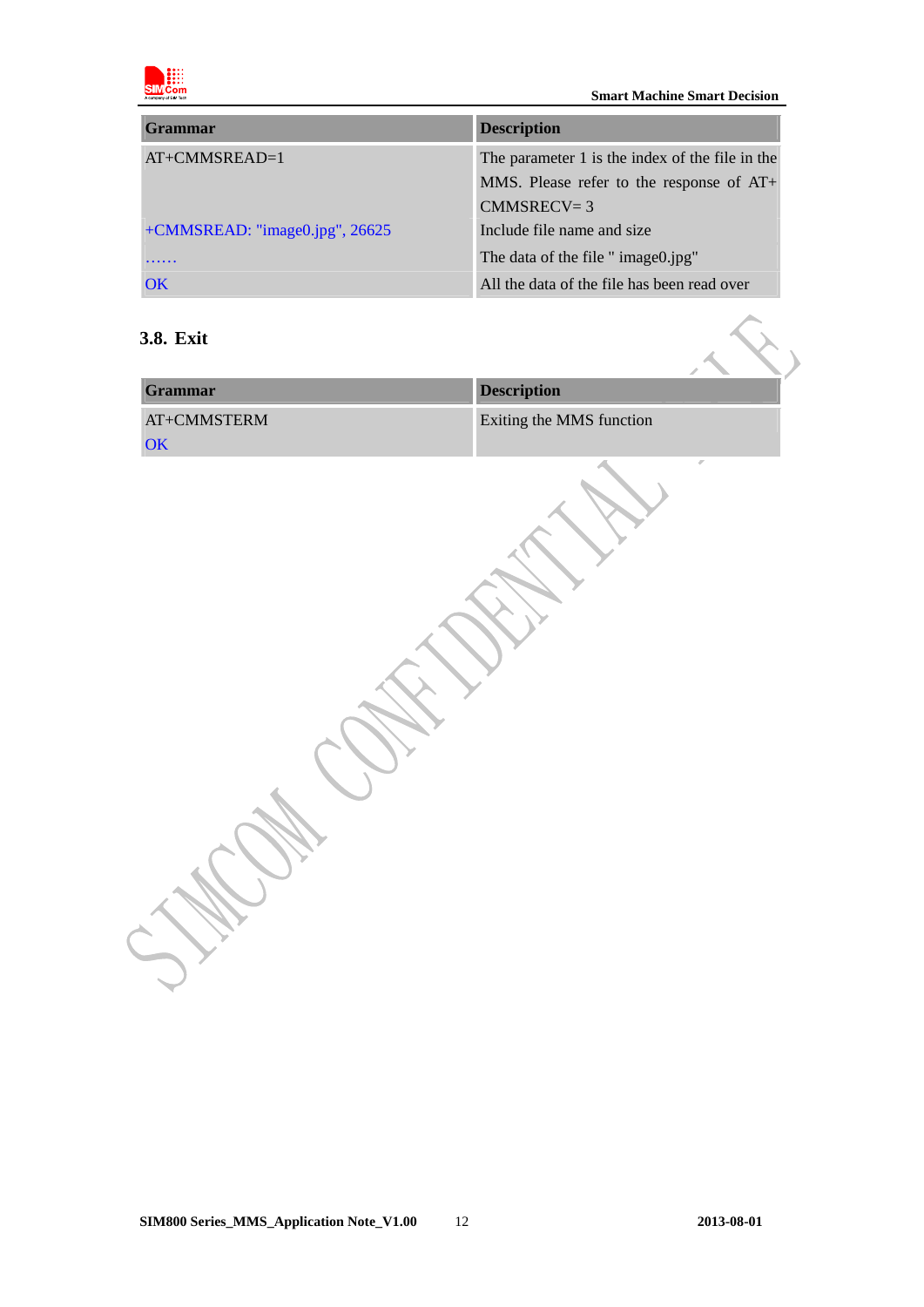<span id="page-12-0"></span>

# **Appendix**

## **A Related Documents**

| <b>SN</b> | Document name                        | <b>Remark</b> |
|-----------|--------------------------------------|---------------|
|           | SIM800 Series AT Command Manual      |               |
|           | wap-209-mms encapsulation-20020105-a |               |

## **B Terms and Abbreviations**

| Abbreviation | <b>Description</b>                              |  |
|--------------|-------------------------------------------------|--|
| <b>MMS</b>   | Multimedia short message                        |  |
| <b>URL</b>   | Uniform Resource Locator                        |  |
| <b>UART</b>  | Universal Asynchronous Receiver and transmitter |  |
| <b>PDU</b>   | Protocol Data Unit                              |  |